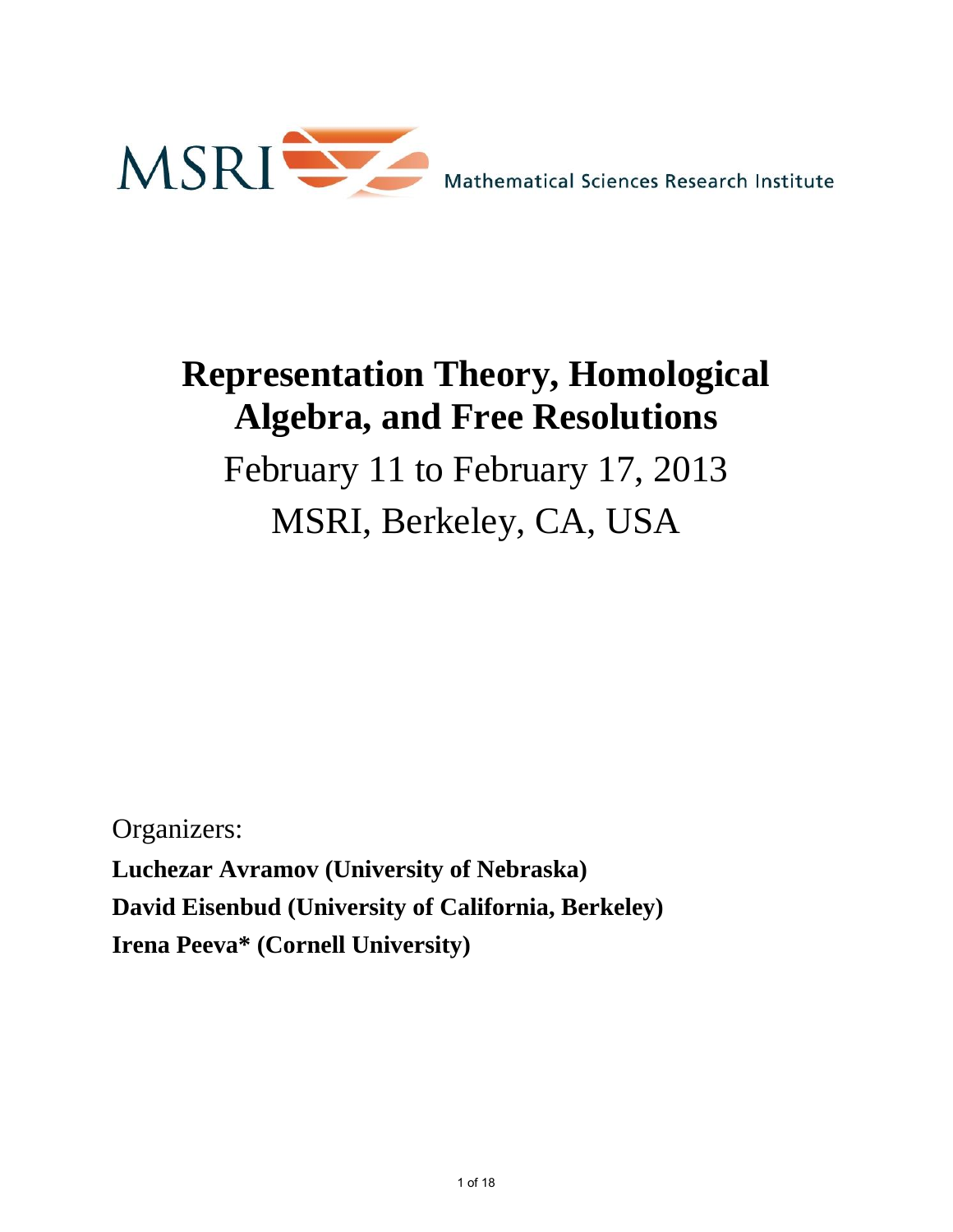#### REPORT ON THE MSRI WORKSHOP Representation Theory, Homological Algebra, and Free Resolutions February 11-17, 2013

#### Organizers:

- Luchezar Avramov (University of Nebraska)
- David Eisenbud (University of California at Berkeley)
- Irena Peeva (Cornell University)

The workshop explored homological aspects of the study of commutative rings and their modules in areas where recent developments have had a particularly strong impact. The focus was on recent breakthroughs in understanding and applications of free resolutions and on interactions of commutative algebra and representation theory, where algebraic geometry often appears as a third player. A specific goal of the workshop was to stimulate further interaction between these fields.

Free resolutions were introduced by David Hilbert in his work on invariant theory, in order to study numerical functions attached to graded modules. He used resolutions to describe the solutions of inductively defined sequences of systems of linear equations with coefficients in rings. With the advent of homological algebra, part of the attention shifted from resolutions to invariants, constructed by using them, such as derived functors. Subsequent developments have led to surge in interest in the original point of view. Major advances in this classical area have been made during the last decade.

On a basic level, many problems both in commutative algebra and in the representation theory of finite-dimensional algebras boil down to classification results about classes of modules and their homomorphisms. In addition both subjects share a number of key contributors, such as Emmy Noether, Wolfgang Krull, and Maurice Auslander, but in the past their trajectories have intersected rarely and unpredictably. The situation is changing rapidly, partly due to newly discovered and actively explored ties between representations of algebras and algebraic geometry, adding a new facet to the traditional ties between algebraic geometry and commutative algebra. Especializal Theory, Homological Algebra, and the Secolutions February 11 - 17, 2013, MSRI, Representation Theory, Homological Algebra, and Free Resolutions<br>
Representation Theory, Homological Algebra, and Free Resolution

#### Special Sessions

The workshop included three and a half ours of short (20 min. each) talks in three parallel special sessions, organized by Milena Herring, Liana Sega, and Hema Srinivasan. There were twenty one such talks. For example:

• Graduate student Luis Nunez gave a talk on associated primes of local cohomology of flat extensions with regular fibers, giving a positive answer in special cases to a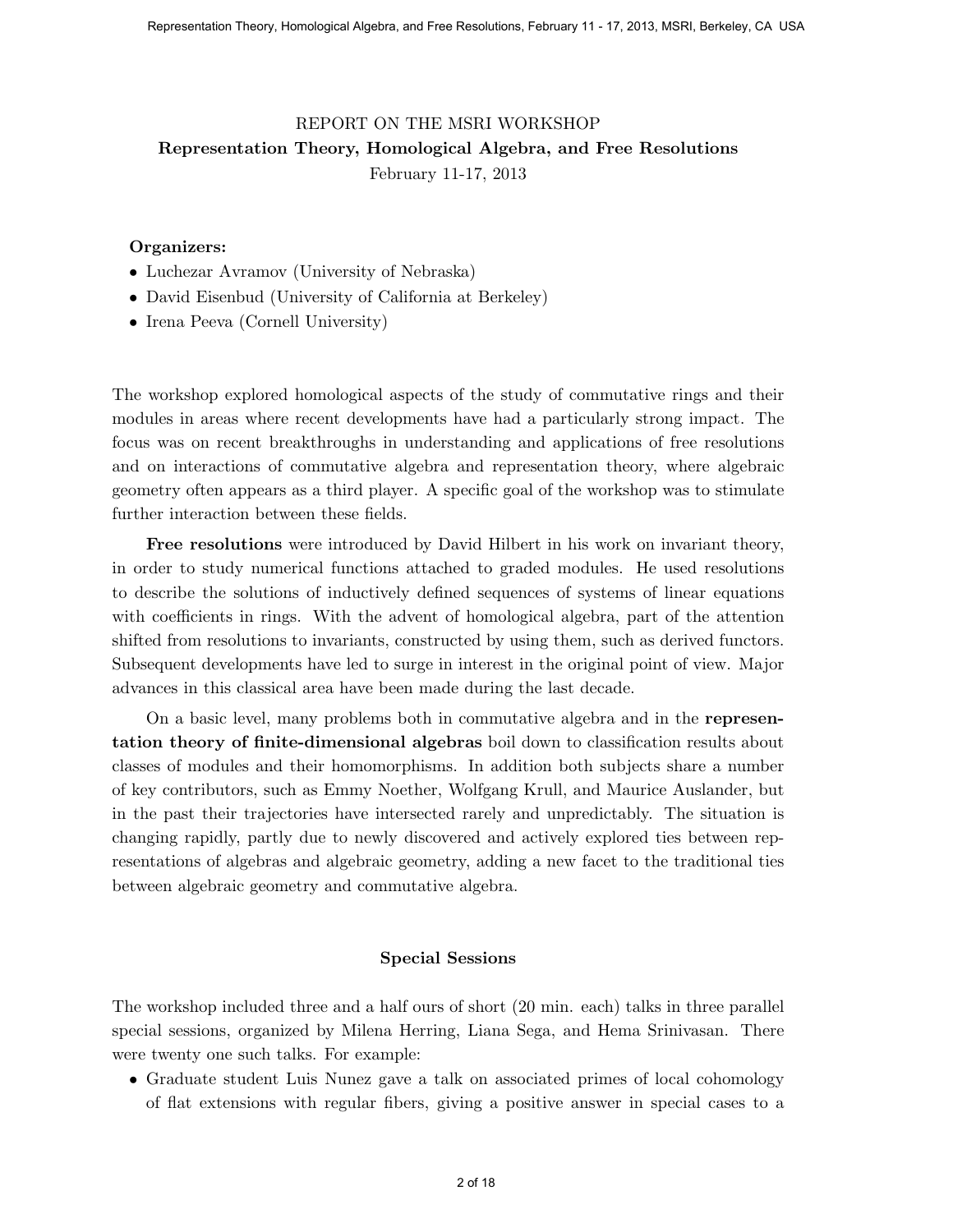question raised by Hochster.

- Kristen Beck gave a talk on depth and dimension for high syzygies, giving necessary conditions for the stabilization of dimensions of high syzygy modules.
- Leila Khatami gave a talk on nilpotent commutator of a nilpotent matrix.
- Graduate student Alessandro De Stefani gave a talk on artinian level algebras of low socle degree, characterizing h-vectors which are admissible for level local algebras with  $\mathbf{m}^4 = t0.$
- Oana Veliche reported on a recent paper joint with L. Christensen. They give examples of algebra structures that have been conjectured not to occur.
- Graduate student Xin Zhou gave a talk on the syzygies of Veronese embeddings, showing that their Schur decompositions have very rich structures in various asymptotic situations.
- Postdoc Kuei-Nuan Lin reported on a joint work with J. McCullough. They studied regularity of monomial ideals using hypergraphs.

The goal of these special sessions was to give opportunity to junior mathematicians to present their work and to be better integrated in the workshop. The special sessions were a success.

#### Highlights of presentations

The first lecture in the workshop was given by Melvin Hochster (University of Michigan), who reported on progress on Stillman's Question whether there exists an upper bound independent on the number of variables on the projective dimension of an ideal generated by forms of fixed degrees  $a_1, \ldots, a_n$  in a polynomial ring. G. Caviglia has proved that the problem is equivalent to the existence of an upper bound on the regularity of such ideals.T. Ananyan and M. Hochster recently proved that a bound exists for quadratic and cubic forms. Superentiation Theory, Homological Algebra, and Free Resolutions, February 11 - 17, 2013, MSRI, Bereley, CA USA<br>(Initial Case Since 18 Resolution of the first and dimension for high syzygies, giving meassary<br>conditions fo

Four of the plenary lectures were given by postdocs:

- Tobias Dyckerhoff (Yale University) outlined some aspects of the theory of higher Segal spaces which is a joint project with M. Kapranov.
- Daniel Murfet (UCLA) reported on recent joint work with N. Carqueville on the bicategory of Landau-Ginzburg models which is built out of isolated hypersurface singularities and matrix factorisations.
- Jason McCullough (MSRI) discussed constructions of examples with large projective dimension related to Stillman's Question and Hochster's talk.
- Claudiu Raicu (Princeton University) discussed a number of examples of varieties with an action of the general linear group, from the point of view of studying their defining ideals, or more generally their minimal free resolutions.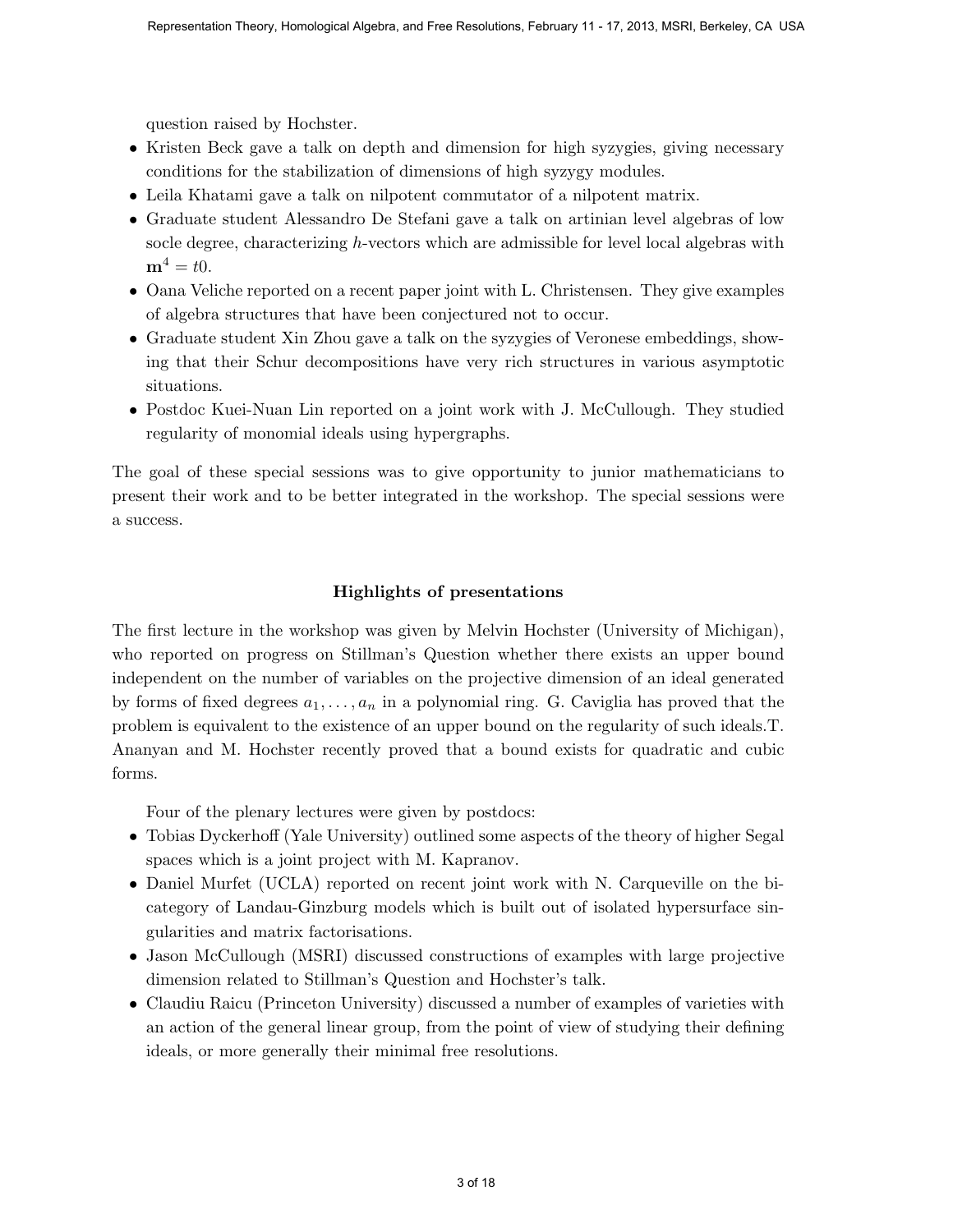The closing lecture in the workshop was given by Jürgen Herzog. A natural question to consider for infinite minimal free resolutions is if their invariants are encoded in finite data. The main peak in this direction was the Serre-Kaplansky problem, "Is the Poincaré series of the residue field over a finitely generated commutative local Noetherian ring rational?", which was one of the central questions in Commutative Algebra for many years. The high enthusiasm for research on this problem was partly motivated by the expectation that the answer is positive. However, in 1982 Anick constructed an example of an irrational Poincaré series. Meanwhile, there has been continuing interest in discovering rings (local or graded) over which all modules have rational Poincar´e series. J. Herzog and C. Huneke proved during the Fall semester in the special MSRI year in Commutative Algebra that if  $s \geq 2$ and  $I$  is a homogeneous ideal in a polynomial ring  $S$ , then every finitely generated module over the quotient ring  $S/I^s$  has a rational Poincaré series. They established that result for the symbolic powers of  $I$  as well. Homological Algebra, and the sociological Algebra, and Free Resolutions, February 11 - 17, 2013, MSRI, processes the constraints in the sociological Algebra, American diposed in the formula free Resolutions is if their in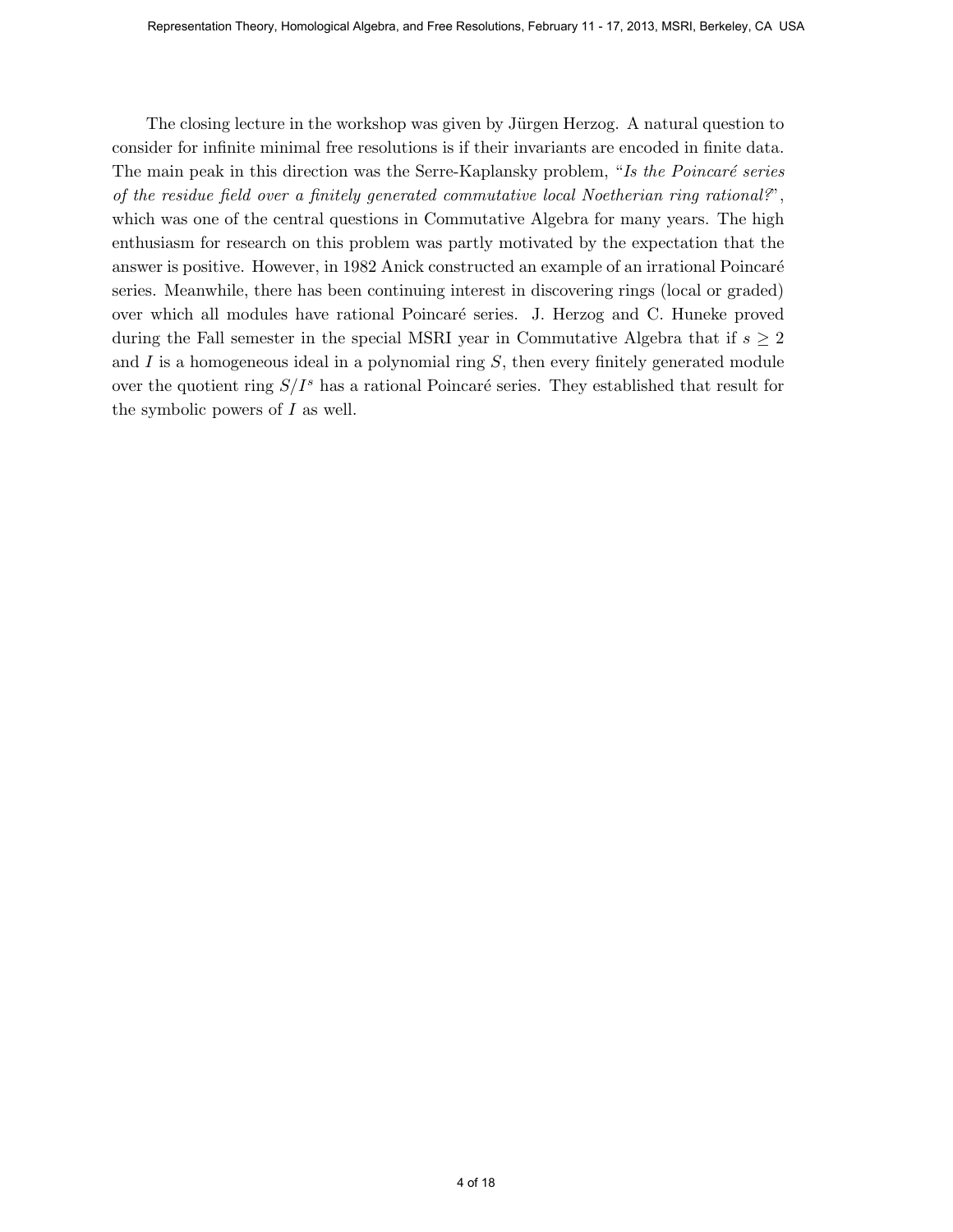# **Organizers**

| <b>First Name</b> | <b>Last Name</b> | <b>Institution</b>        |
|-------------------|------------------|---------------------------|
| Luchezar          | Avramov          | University of Nebraska    |
| David             | Eisenbud         | University of California  |
| <b>I</b> rena     | Peeva            | <b>Cornell University</b> |

# **Speakers**

|                   |                          | <b>Organizers</b>                                     |
|-------------------|--------------------------|-------------------------------------------------------|
| <b>First Name</b> | <b>Last Name</b>         | <b>Institution</b>                                    |
| Luchezar          | Avramov                  | University of Nebraska                                |
| David             | Eisenbud                 | University of California                              |
| Irena             | Peeva                    | <b>Cornell University</b>                             |
|                   |                          |                                                       |
|                   |                          | <b>Speakers</b>                                       |
| <b>First Name</b> | <b>Last Name</b>         | <b>Institution</b>                                    |
| Lidia             | Angeleri Huegel          | Università di Verona                                  |
| David             | <b>Benson</b>            | University of Aberdeen                                |
| Ragnar-Olaf       | <b>Buchweitz</b>         | University of Toronto                                 |
| Giulio            | Caviglia                 | <b>Purdue University</b>                              |
| Marc              | Chardin                  | Centre National de la Recherche Scientifique (CNRS)   |
| Hailong           | Dao                      | University of Kansas                                  |
| <b>Tobias</b>     | <b>Dyckerhoff</b>        | <b>Yale University</b>                                |
| Gavril            | Farkas                   | Humboldt-Universität                                  |
| Gavril            | Farkas                   | Humboldt-Universität                                  |
| Juergen<br>Mel    | Herzog                   | Universitaet Duisburg-Essen                           |
| Osamu             | Hochster                 | University of Michigan                                |
| Srikanth          | Iyama                    | Nagoya University<br>University of Nebraska           |
| Henning           | Iyengar<br><b>Krause</b> | Universität Bielefeld                                 |
| Robert            | Lazarsfeld               | University of Michigan                                |
| Jason             | McCullough               | <b>Rider University</b>                               |
| Claudia           | <b>Miller</b>            | <b>Syracuse University</b>                            |
| Rosa              | Miro-Roig                | University of Barcelona                               |
| Daniel            | <b>Murfet</b>            | University of California                              |
| Alexander         | Polishchuk               | University of Oregon                                  |
| Claudiu           | Raicu                    | <b>Princeton University</b>                           |
| idun              | reiten                   | Norwegian University of Science and Technology (NTNU) |
| peter             | symonds                  | MSRI - Mathematical Sciences Research Institute       |
| Bernd             | Ulrich                   | <b>Purdue University</b>                              |
|                   |                          |                                                       |
|                   |                          |                                                       |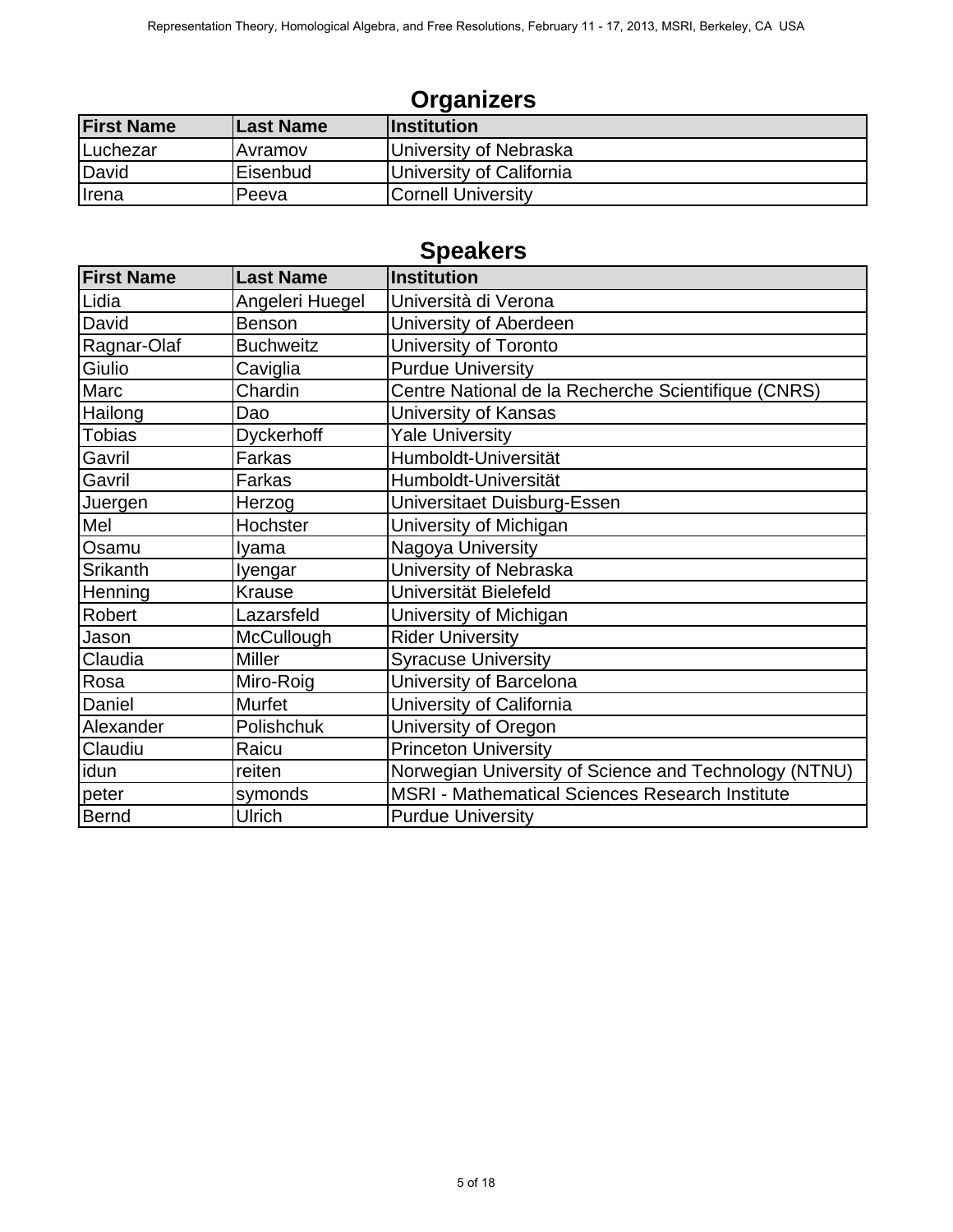| Monday, February 11, 2013   |                           |                       |                                                                                |
|-----------------------------|---------------------------|-----------------------|--------------------------------------------------------------------------------|
| 9:15 AM - 9:30 AM           | Simons Auditorium         |                       | <b>Welcome</b>                                                                 |
| <b>[9:30 AM - 10:30 AM</b>  | Simons Auditorium         | Melvin Hochster       | Ideals and algebras generated by quadratic and cubic forms in polynomial rings |
| <b>10:30 AM - 11:00 AM</b>  | <b>Atrium</b>             |                       | <b>'Tea</b>                                                                    |
| <b>[11:00 AM - 12:00 PM</b> | <b>Simons Auditorium</b>  | Lidia Angeleri Huegel | It-structures and cotilting modules over commutative noetherian rings          |
| <b>12:00 PM - 2:00 PM</b>   | <b>Atrium</b>             |                       | <b>Lunch</b>                                                                   |
| 2:00 PM - 3:00 PM           | Simons Auditorium         | Ildun Reiten          | Maximal Cohen-Macaulay modules and generalised cluster categories              |
| <b>3:00 PM - 3:30 PM</b>    | <b>Atrium</b>             |                       | 'Tea                                                                           |
| <b>4:10 PM - 5:00 PM</b>    | <b>UCB, 60 Evans Hall</b> | Steven Cutkosky       | MSRI/Evans Lecture: Multiplicities of graded families of ideals                |

| Tuesday, February 12, 2013 |                          |                              |                                                                                 |
|----------------------------|--------------------------|------------------------------|---------------------------------------------------------------------------------|
| <b>9:30 AM - 10:30 AM</b>  | <b>Simons Auditorium</b> | <b>ISrikanth Iyengar</b>     | The derived category of a complete intersection ring                            |
| <b>10:30 AM - 11:00 AM</b> | <b>Atrium</b>            |                              | Tea                                                                             |
| <b>11:00 AM - 12:00 PM</b> | Simons Auditorium        | <b>IAlexander Polishchuk</b> | Lefschetz theorems for dg-categories with applications to matrix factorizations |
| <b>12:00 PM - 2:00 PM</b>  | <b>Atrium</b>            |                              | Lunch                                                                           |
| 2:00 PM - 3:00 PM          | <b>Simons Auditorium</b> | <b>Daniel Murfet</b>         | The bicategory of Landau-Ginzburg models                                        |
| <b>3:00 PM - 3:30 PM</b>   | Atrium                   |                              | Tea                                                                             |
| <b>3:30 PM - 4:30 PM</b>   | <b>Simons Auditorium</b> | Peter Symonds                | <b>Group actions on rings and the Cech complex</b>                              |

|                           | Wednesday, February 13, 2013 |                          |                                                                              |
|---------------------------|------------------------------|--------------------------|------------------------------------------------------------------------------|
| 9:30 AM - 10:30 AM        | <b>Simons Auditorium</b>     | Ragnar-Olaf Buchweitz    | Graded Maximal Cohen-Macaulay Modules over Elliptic Curves                   |
| 10:30 AM - 11:00 AM       | Atrium                       |                          | Tea                                                                          |
| 11:00 AM - 12:00 PM       | <b>Simons Auditorium</b>     | <b>Tobias Dyckerhoff</b> | Higher Segal Spaces                                                          |
| <b>12:00 PM - 1:30 PM</b> | Atrium                       |                          | Lunch                                                                        |
| 1:30 PM - 2:30 PM         | <b>Simons Auditorium</b>     | Rosa M. Miró-Roig        | The representation type of a projective variety                              |
| 2:30 PM - 3:00 PM         | Atrium                       |                          | Tea                                                                          |
| <b>3:00 PM - 3:20 PM</b>  | <b>Simons Auditorium</b>     | <b>Alexander Dugas</b>   | Periodicity of d-cluster tilted algebras                                     |
| 3:00 PM - 3:20 PM         | Commons                      | Laura Ghezzi             | Variation of the first Hilbert coefficients                                  |
| 3:00 PM - 3:20 PM         | Baker Board Room             | Luis Nunez               | Associated primes of local cohomology of flat extensions with regular fibers |
| <b>3:30 PM - 3:50 PM</b>  | Baker Board Room             | <b>Kristen Beck</b>      | Depth and Dimension for High Syzygies                                        |
| 3:30 PM - 3:50 PM         | <b>Simons Auditorium</b>     | Jesse Burke              | Graded matrix factorizations and complete intersections                      |
| 3:30 PM - 3:50 PM         | Commons                      | <b>Federico Galetto</b>  | Representations with finitely many orbits and free resolutions               |
| 4:00 PM - 4:20 PM         | <b>Simons Auditorium</b>     | <b>Gregory Stevenson</b> | Grothendieck duality and complete intersections                              |
| 4:00 PM - 4:20 PM         | Commons                      | Louiza Fouli             | Lower Bounds for the Depth of Powers of Edge Ideals                          |
| 4:00 PM - 4:20 PM         | Baker Board Room             | Javid Validashti         | Lech's Inequality                                                            |
| 4:30 PM - 6:20 PM         | Atrium                       |                          | Reception                                                                    |

| Thursday, February 14, 2013 |                          |                           |                                                                        |
|-----------------------------|--------------------------|---------------------------|------------------------------------------------------------------------|
| <b>9:00 AM - 10:00 AM</b>   | <b>Simons Auditorium</b> | <b>IDave Benson</b>       | Modules for elementary abelian p-groups and hypersurface singularities |
| <b>[10:00 AM - 10:30 AM</b> | <b>Atrium</b>            |                           | lTea                                                                   |
| <b>1</b> 0:30 AM - 11:30 AM | <b>Simons Auditorium</b> | <b>Hailong Dao</b>        | Cohen-Macaulay cones and subcategories                                 |
| <b>11:30 AM - 12:30 PM</b>  | <b>Simons Auditorium</b> | <b>IRobert Lazarsfeld</b> | Asymptotic syzygies of algebraic varieties                             |

| <b>Representation Theory, Homological Algebra, and Free Resolutions</b>                                                                                                                                                                                                                                    |                                                     |                                         |                                                                                                                            |  |
|------------------------------------------------------------------------------------------------------------------------------------------------------------------------------------------------------------------------------------------------------------------------------------------------------------|-----------------------------------------------------|-----------------------------------------|----------------------------------------------------------------------------------------------------------------------------|--|
|                                                                                                                                                                                                                                                                                                            |                                                     |                                         | February 11 to February 17, 2013<br><b>Schedule</b>                                                                        |  |
| Monday, February 11, 2013                                                                                                                                                                                                                                                                                  |                                                     |                                         |                                                                                                                            |  |
| <b>9:15 AM - 9:30 AM</b><br>9:30 AM - 10:30 AM                                                                                                                                                                                                                                                             | <b>Simons Auditorium</b><br>Simons Auditorium       | Melvin Hochster                         | Welcome<br>Ideals and algebras generated by quadratic and cubic forms in polynomial rings                                  |  |
| 10:30 AM - 11:00 AM                                                                                                                                                                                                                                                                                        | Atrium                                              |                                         | Tea                                                                                                                        |  |
| $11:00$ AM - $12:00$ PM                                                                                                                                                                                                                                                                                    | Simons Auditorium                                   | Lidia Angeleri Huegel                   | t-structures and cotilting modules over commutative noetherian rings                                                       |  |
| <b>12:00 PM - 2:00 PM</b><br><b>2:00 PM - 3:00 PM</b>                                                                                                                                                                                                                                                      | Atrium<br>Simons Auditorium                         | Ildun Reiten                            | Lunch<br>Maximal Cohen-Macaulay modules and generalised cluster categories                                                 |  |
| <b>3:00 PM - 3:30 PM</b>                                                                                                                                                                                                                                                                                   | Atrium                                              |                                         | Tea                                                                                                                        |  |
| 4:10 PM - 5:00 PM                                                                                                                                                                                                                                                                                          | UCB, 60 Evans Hall                                  | Steven Cutkosky                         | MSRI/Evans Lecture: Multiplicities of graded families of ideals                                                            |  |
| Tuesday, February 12, 2013                                                                                                                                                                                                                                                                                 |                                                     |                                         |                                                                                                                            |  |
| 9:30 AM - 10:30 AM<br>10:30 AM - 11:00 AM                                                                                                                                                                                                                                                                  | Simons Auditorium                                   | Srikanth Iyengar                        | The derived category of a complete intersection ring                                                                       |  |
| 11:00 AM - 12:00 PM                                                                                                                                                                                                                                                                                        | Atrium<br>Simons Auditorium                         | <b>Alexander Polishchuk</b>             | Tea<br>Lefschetz theorems for dg-categories with applications to matrix factorizations                                     |  |
| <b>12:00 PM - 2:00 PM</b>                                                                                                                                                                                                                                                                                  | Atrium                                              |                                         | Lunch                                                                                                                      |  |
| 2:00 PM - 3:00 PM<br>3:00 PM - 3:30 PM                                                                                                                                                                                                                                                                     | Simons Auditorium<br> Atrium                        | Daniel Murfet                           | The bicategory of Landau-Ginzburg models<br>Tea                                                                            |  |
| 3:30 PM - 4:30 PM                                                                                                                                                                                                                                                                                          | Simons Auditorium                                   | <b>Peter Symonds</b>                    | Group actions on rings and the Cech complex                                                                                |  |
|                                                                                                                                                                                                                                                                                                            |                                                     |                                         |                                                                                                                            |  |
| Wednesday, February 13, 2013<br><b>9:30 AM - 10:30 AM</b>                                                                                                                                                                                                                                                  | Simons Auditorium                                   | Ragnar-Olaf Buchweitz                   | <b>Graded Maximal Cohen-Macaulay Modules over Elliptic Curves</b>                                                          |  |
| 10:30 AM - 11:00 AM                                                                                                                                                                                                                                                                                        | Atrium                                              |                                         | Tea                                                                                                                        |  |
| $11:00$ AM - $12:00$ PM<br>12:00 PM - 1:30 PM                                                                                                                                                                                                                                                              | <b>Simons Auditorium</b><br> Atrium                 | <b>Tobias Dyckerhoff</b>                | <b>Higher Segal Spaces</b><br>Lunch                                                                                        |  |
| <b>I</b> 1:30 PM - 2:30 PM                                                                                                                                                                                                                                                                                 | Simons Auditorium                                   | Rosa M. Miró-Roig                       | The representation type of a projective variety                                                                            |  |
| 2:30 PM - 3:00 PM                                                                                                                                                                                                                                                                                          | Atrium                                              |                                         | Tea                                                                                                                        |  |
| 3:00 PM - 3:20 PM<br><b>3:00 PM - 3:20 PM</b>                                                                                                                                                                                                                                                              | Simons Auditorium<br>Commons                        | <b>Alexander Dugas</b><br>Laura Ghezzi  | Periodicity of d-cluster tilted algebras<br>Variation of the first Hilbert coefficients                                    |  |
| <b>3:00 PM - 3:20 PM</b>                                                                                                                                                                                                                                                                                   | <b>Baker Board Room</b>                             | Luis Nunez                              | Associated primes of local cohomology of flat extensions with regular fibers                                               |  |
| 3:30 PM - 3:50 PM                                                                                                                                                                                                                                                                                          | <b>Baker Board Room</b>                             | Kristen Beck                            | Depth and Dimension for High Syzygies                                                                                      |  |
| 3:30 PM - 3:50 PM<br>3:30 PM - 3:50 PM                                                                                                                                                                                                                                                                     | <b>Simons Auditorium</b><br>Commons                 | Jesse Burke<br><b>Federico Galetto</b>  | Graded matrix factorizations and complete intersections<br>Representations with finitely many orbits and free resolutions  |  |
| <b>4:00 PM - 4:20 PM</b>                                                                                                                                                                                                                                                                                   | Simons Auditorium                                   | <b>Gregory Stevenson</b>                | Grothendieck duality and complete intersections                                                                            |  |
| <b>Ⅰ</b> 4:00 PM - 4:20 PM<br><b>Ⅰ</b> 4:00 PM - 4:20 PM                                                                                                                                                                                                                                                   | Commons<br><b>Baker Board Room</b>                  | Louiza Fouli<br>Javid Validashti        | Lower Bounds for the Depth of Powers of Edge Ideals<br>Lech's Inequality                                                   |  |
| 4:30 PM - 6:20 PM                                                                                                                                                                                                                                                                                          | Atrium                                              |                                         | Reception                                                                                                                  |  |
| Thursday, February 14, 2013                                                                                                                                                                                                                                                                                |                                                     |                                         |                                                                                                                            |  |
| 19:00 AM - 10:00 AM                                                                                                                                                                                                                                                                                        | Simons Auditorium                                   | Dave Benson                             | Modules for elementary abelian p-groups and hypersurface singularities                                                     |  |
| 10:00 AM - 10:30 AM                                                                                                                                                                                                                                                                                        | Atrium                                              |                                         | Tea                                                                                                                        |  |
| <b>10:30 AM - 11:30 AM</b><br><b>11:30 AM - 12:30 PM</b>                                                                                                                                                                                                                                                   | Simons Auditorium<br><b>Simons Auditorium</b>       | <b>Hailong Dao</b><br>Robert Lazarsfeld | Cohen-Macaulay cones and subcategories<br>Asymptotic syzygies of algebraic varieties                                       |  |
|                                                                                                                                                                                                                                                                                                            |                                                     |                                         |                                                                                                                            |  |
| Friday, February 15, 2013<br>9:30 AM - 10:30 AM                                                                                                                                                                                                                                                            | Simons Auditorium                                   | <b>Gavril Farkas</b>                    | Syzygies of torsion bundles and the geometry of the level I modular variety over Mg                                        |  |
| <b>I</b> 10:30 AM - 11:00 AM                                                                                                                                                                                                                                                                               | Atrium                                              |                                         | <b>Tea</b>                                                                                                                 |  |
| $11:00$ AM - $12:00$ PM                                                                                                                                                                                                                                                                                    | Simons Auditorium                                   | Osamu Iyama                             | Tilting and cluster tilting for Cohen-Macaulay modules                                                                     |  |
| 12:00 PM - 1:30 PM<br>1:30 PM - 2:30 PM                                                                                                                                                                                                                                                                    | Atrium<br>Simons Auditorium                         | Jason McCullough                        | Lunch<br>Bounds on the Projective Dimension and Regularity of Ideals                                                       |  |
| 2:30 PM - 3:00 PM                                                                                                                                                                                                                                                                                          | Atrium                                              |                                         | Tea                                                                                                                        |  |
| 3:00 PM - 3:20 PM<br>3:00 PM - 3:20 PM                                                                                                                                                                                                                                                                     | Baker Board Room<br><b>Simons Auditorium</b>        | Oana Veliche<br> Kuei-Nuan Lin          | Local rings of embedding codepth 3. Examples<br>Hypergraphs and Regularity of Square-Free Monomial Ideals                  |  |
| 3:00 PM - 3:20 PM                                                                                                                                                                                                                                                                                          | Commons                                             | Olgur Celikbas                          | On a conjecture of Huneke and R. Wiegand                                                                                   |  |
| <b>3:30 PM - 3:50 PM</b>                                                                                                                                                                                                                                                                                   | <b>Baker Board Room</b>                             | Xin Zhou                                | Asymptotic Schur Decomposition of Veronese Syzygy Functors                                                                 |  |
| 3:30 PM - 3:50 PM                                                                                                                                                                                                                                                                                          | Simons Auditorium                                   | Van Nguyen                              | Tate cohomology relation for finite dimensional Hopf algebras with an application to group<br>algebras                     |  |
| 3:30 PM - 3:50 PM                                                                                                                                                                                                                                                                                          | Commons                                             | Leila Khatami                           | Nilpotent commutator of a nilpotent matrix                                                                                 |  |
| 4:00 PM - 4:20 PM<br><b>4:00 PM - 4:20 PM</b>                                                                                                                                                                                                                                                              | <b>Baker Board Room</b><br><b>Simons Auditorium</b> | Jennifer Biermann<br>Fatemeh Mohammadi  | Balanced vertex decomposable simplicial complexes and their h-vectors<br>Divisors on graphs, Connected flags, and Syzygies |  |
| <b>4:00 PM - 4:20 PM</b>                                                                                                                                                                                                                                                                                   | Commons                                             | Saeed Nasseh                            | Contracting endomorphisms and dualizing complexes                                                                          |  |
| 4:30 PM - 4:50 PM                                                                                                                                                                                                                                                                                          | <b>Baker Board Room</b>                             | Alessandro De Stefani                   | Artinian level algebras of low socle degree                                                                                |  |
| <b>4:30 PM - 4:50 PM</b>                                                                                                                                                                                                                                                                                   | Simons Auditorium<br>Commons                        | <b>Frank Moore</b><br>Kavita Sutar      | <b>Revisiting Auslander's 1962 ICM Address</b><br>Resolutions of orbit closures of quiver representations                  |  |
|                                                                                                                                                                                                                                                                                                            |                                                     |                                         |                                                                                                                            |  |
|                                                                                                                                                                                                                                                                                                            |                                                     | <b>Bernd Ulrich</b>                     | Socles, quasi-socles, and integral dependence                                                                              |  |
|                                                                                                                                                                                                                                                                                                            |                                                     |                                         | <b>Break</b>                                                                                                               |  |
|                                                                                                                                                                                                                                                                                                            | UC Berkeley<br>UC Berkeley                          |                                         | Equations and syzygies via representation theory and combinatorics                                                         |  |
|                                                                                                                                                                                                                                                                                                            | UC Berkeley                                         | Claudiu Raicu                           |                                                                                                                            |  |
|                                                                                                                                                                                                                                                                                                            | UC Berkeley<br>UC Berkeley                          | Claudia Miller                          | Lunch<br>Duality Phenomena for Koszul Homology                                                                             |  |
|                                                                                                                                                                                                                                                                                                            | UC Berkeley                                         |                                         | <b>Break</b>                                                                                                               |  |
|                                                                                                                                                                                                                                                                                                            | <b>UC Berkeley</b>                                  | <b>Henning Krause</b>                   | Koszul, Ringel, and Serre duality for strict polynomial functors                                                           |  |
|                                                                                                                                                                                                                                                                                                            |                                                     |                                         |                                                                                                                            |  |
|                                                                                                                                                                                                                                                                                                            | <b>UC Berkeley</b>                                  | <b>Giulio Caviglia</b>                  | Some results on the Lex-Plus-Power conjecture                                                                              |  |
| <b>4:30 PM - 4:50 PM</b><br>Saturday, February 16, 2013<br>9:00 AM - 10:00 AM<br>$10:00$ AM - $11:00$ AM<br>$11:00$ AM - $12:00$ PM<br>12:00 PM - 1:30 PM<br>1:30 PM - 2:30 PM<br>2:30 PM - 3:30 PM<br>3:30 PM - 4:30 PM<br>Sunday, February 17, 2013<br>19:00 AM - 10:00 AM<br><b>10:00 AM - 10:15 AM</b> | <b>IUC Berkeley</b>                                 |                                         | <b>Break</b>                                                                                                               |  |
| $10:15$ AM - $11:15$ AM<br>$11:15$ AM - $11:30$ AM                                                                                                                                                                                                                                                         | <b>IUC Berkeley</b><br><b>IUC Berkeley</b>          | <b>Marc Chardin</b>                     | Powers of graded ideals<br><b>Break</b>                                                                                    |  |

| Saturday, February 16, 2013 |                     |                       |                                                                    |
|-----------------------------|---------------------|-----------------------|--------------------------------------------------------------------|
| <b>9:00 AM - 10:00 AM</b>   | <b>JUC Berkeley</b> | <b>Bernd Ulrich</b>   | Socles, quasi-socles, and integral dependence                      |
| $10:00$ AM - $11:00$ AM     | <b>JUC Berkeley</b> |                       | Break                                                              |
| <b>11:00 AM - 12:00 PM</b>  | <b>JUC Berkeley</b> | <b>Claudiu Raicu</b>  | Equations and syzygies via representation theory and combinatorics |
| <b>12:00 PM - 1:30 PM</b>   | <b>JUC Berkeley</b> |                       | Lunch                                                              |
| 1:30 PM - 2:30 PM           | <b>IUC Berkeley</b> | Claudia Miller        | Duality Phenomena for Koszul Homology                              |
| <b>2:30 PM - 3:30 PM</b>    | <b>UC Berkeley</b>  |                       | <b>IBreak</b>                                                      |
| <b>3:30 PM - 4:30 PM</b>    | <b>UC Berkeley</b>  | <b>Henning Krause</b> | Koszul, Ringel, and Serre duality for strict polynomial functors   |

| . .                       |                     |                        |                                               |  |
|---------------------------|---------------------|------------------------|-----------------------------------------------|--|
| <b>9:00 AM - 10:00 AM</b> | <b>IUC Berkeley</b> | <b>Giulio Caviglia</b> | Some results on the Lex-Plus-Power conjecture |  |
| $10:00$ AM - $10:15$ AM   | <b>IUC Berkeley</b> |                        | <b>I</b> Break                                |  |
| $10:15$ AM - $11:15$ AM   | <b>IUC Berkeley</b> | <b>IMarc Chardin</b>   | <b>Powers of graded ideals</b>                |  |
| $11:15$ AM - $11:30$ AM   | <b>IUC Berkeley</b> |                        | <b>I</b> Break                                |  |
| $11:30$ AM - $12:30$ PM   | <b>IUC Berkeley</b> | Juergen Herzog         | <b>Ordinary and symbolic powers are Golod</b> |  |



# **Representation Theory, Homological Algebra, and Free Resolutions**

# **Schedule**

# **Sunday, February 17, 2013**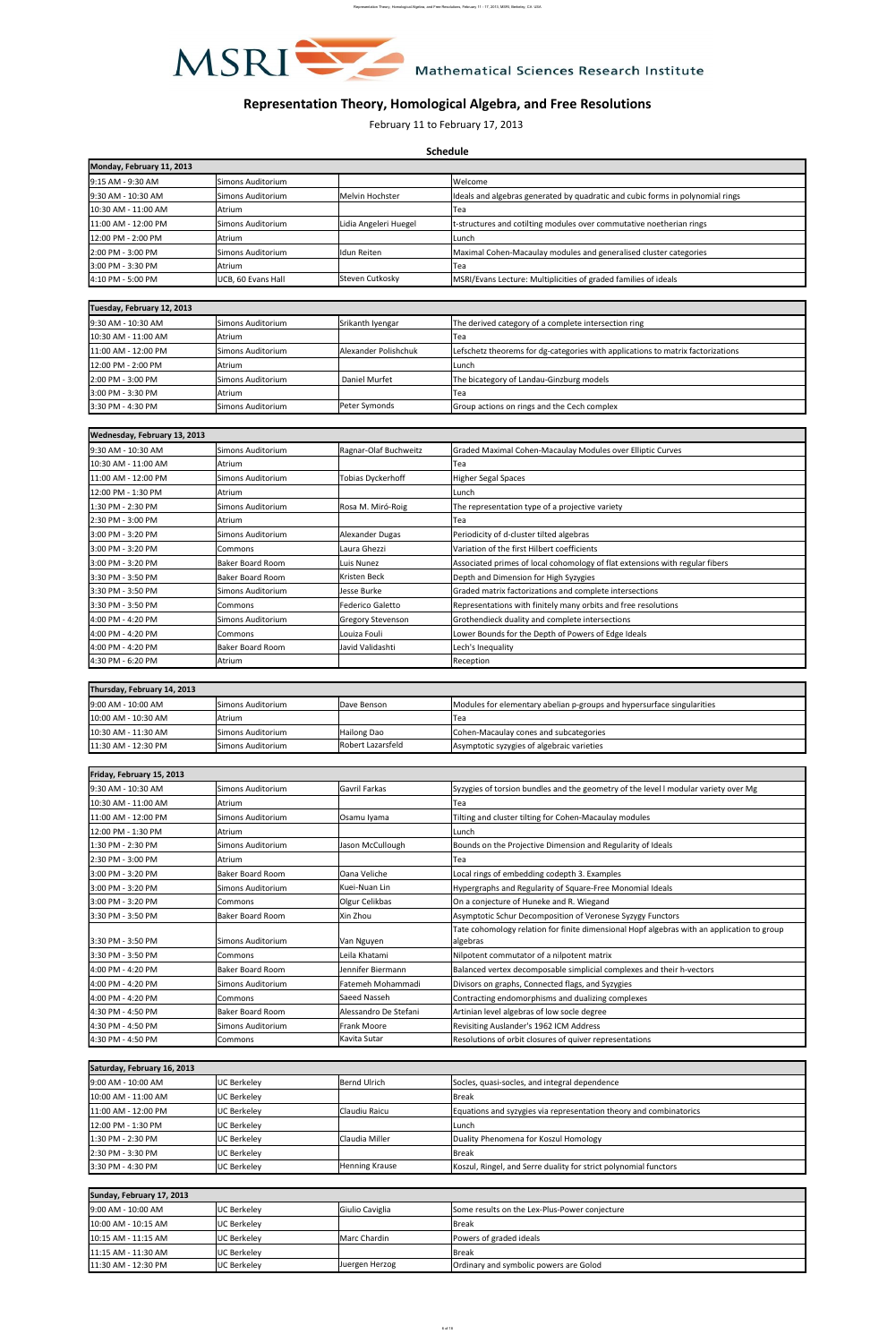|                   |                   | <b>Participants</b>                                        |
|-------------------|-------------------|------------------------------------------------------------|
| <b>First Name</b> | <b>Last Name</b>  | <b>Institution</b>                                         |
| Lidia             | Angeleri Huegel   | Università di Verona                                       |
| Katie             | Ansaldi           | University of Notre Dame                                   |
| Luchezar          | Avramov           | University of Nebraska                                     |
| Arindam           | <b>Banerjee</b>   | University of Kansas                                       |
| Kristen           | <b>Beck</b>       | University of Arizona                                      |
| Hanno             | <b>Becker</b>     | University of Bonn                                         |
| Gwyn              | Bellamy           | University of Glasgow                                      |
| David             | Benson            | University of Aberdeen                                     |
| Petter            | Bergh             | Norwegian University of Science and Technology (NTNU)      |
| Jennifer          | <b>Biermann</b>   | <b>Lakehead University</b>                                 |
| Manuel            | <b>Blickle</b>    | Johannes Gutenberg-Universität Mainz                       |
| <b>Mats</b>       | Boij              | Royal Institute of Technology (KTH)                        |
| Holger            | <b>Brenner</b>    | Universität Osnabrück                                      |
| Michael           | <b>Brown</b>      | University of Nebraska                                     |
| Ragnar-Olaf       | <b>Buchweitz</b>  | University of Toronto                                      |
| Jesse             | <b>Burke</b>      | University of California                                   |
| Jon               | Carlson           | University of Georgia                                      |
| Giulio            | Caviglia          | <b>Purdue University</b>                                   |
| Olgur             | Celikbas          | University of Missouri                                     |
| Kenneth           | Chan              | University of Washington                                   |
| Marc              | Chardin           | Centre National de la Recherche Scientifique (CNRS)        |
| Harrison          | Chen              | <b>UC Berkeley Math Faculty</b>                            |
| Maria             | Chlouveraki       | Université Versailles/Saint Quentin-en-Yvelines            |
| Yonghwa           | Cho               | Korea Advanced Institute of Science and Technology (KAIST) |
| Lars              | Christensen       | <b>Texas Tech University</b>                               |
| Gemma             | Colomé-Nin        | <b>Purdue University</b>                                   |
| William           | Crawley-Boevey    | University of Leeds                                        |
| <b>Steven</b>     | Cutkosky          | University of Missouri                                     |
| Hailong           | Dao               | University of Kansas                                       |
| Alessandro        | De Stefani        | University of Kansas                                       |
| Kosmas            | <b>Diveris</b>    | St. Olaf College                                           |
| Emilie            | Dufresne          | Universität Basel                                          |
| Alex              | Dugas             | University of the Pacific                                  |
| <b>Tobias</b>     | <b>Dyckerhoff</b> | <b>Yale University</b>                                     |
| John              | Eagon             | University of Minnesota Twin Cities                        |
| Rebecca           | Egg               | University of Nebraska                                     |
| Michael           | Ehrig             | Universität Bonn                                           |
| David             | Eisenbud          | University of California                                   |
| Juan              | Elias             | University of Barcelona                                    |
| Eleonore          | Faber             | University of Toronto                                      |
| Gavril            | Farkas            | Humboldt-Universität                                       |
| Gavril            | Farkas            | Humboldt-Universität                                       |
| Gunnar            | Floystad          | University of Bergen                                       |
| Louiza            | Fouli             | <b>New Mexico State University</b>                         |
| Federico          | Galetto           | Northeastern University                                    |
| Laura             | Ghezzi            | New York City Technical College, CUNY                      |
| Kenneth           | Goodearl          | University of California                                   |

### **Participants**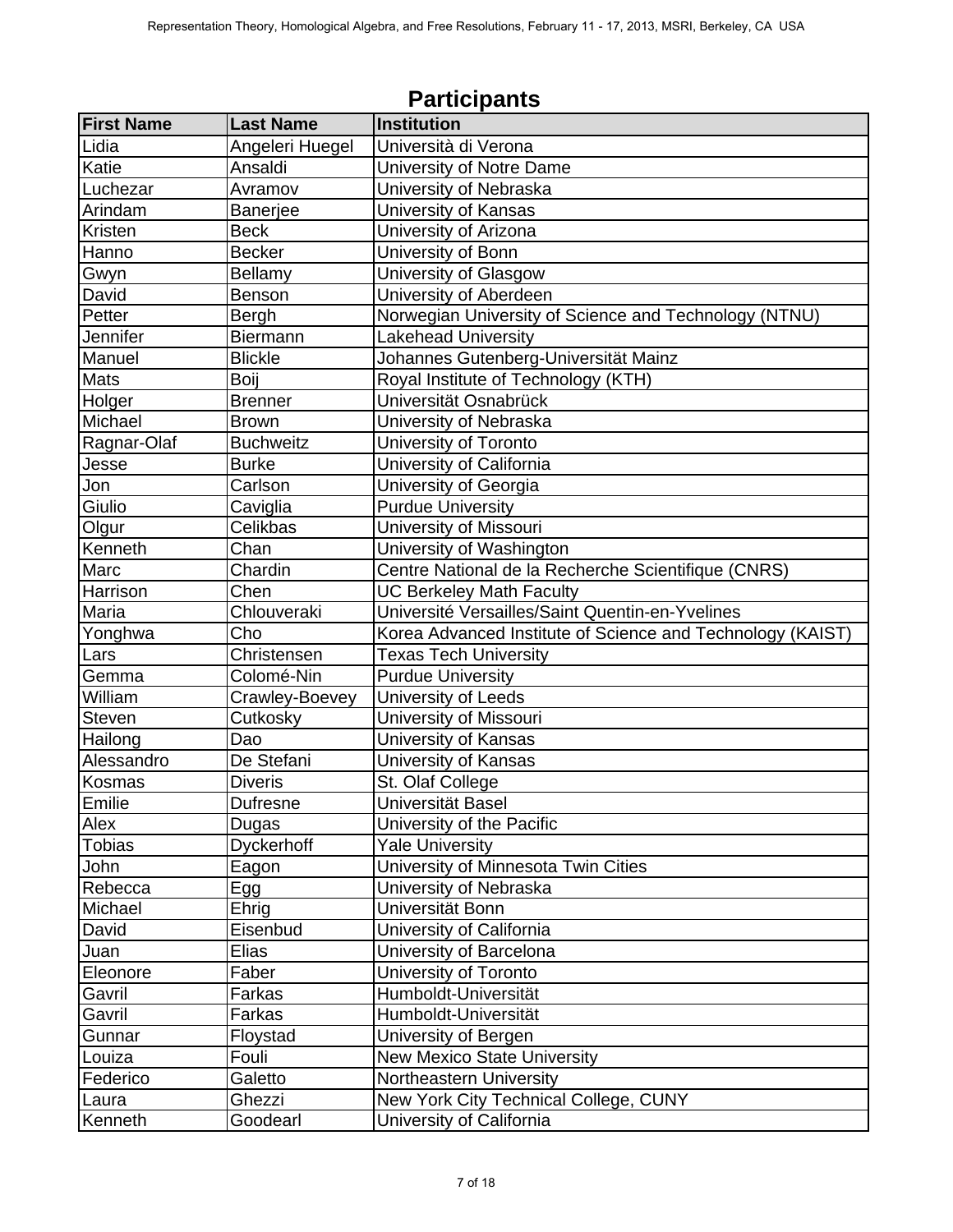| Mikhail          | Gudim           | University of Toronto                                      |
|------------------|-----------------|------------------------------------------------------------|
| Tai              | Ha              | <b>Tulane University</b>                                   |
| Mitsuyasu        | Hashimoto       | Nagoya University                                          |
| Ines             | Henriques       | University of California                                   |
| Milena           | Hering          | University of Edinburgh                                    |
| Juergen          | Herzog          | Universitaet Duisburg-Essen                                |
| Lutz             | Hille           | Westfälische Wilhelms-Universität Münster                  |
| Mel              | Hochster        | University of Michigan                                     |
| Justin           | Hoffmeier       | University of Missouri                                     |
| <b>Birge</b>     |                 | Huisgen-Zimmerm University of California                   |
| Alina            | lacob           | Georgia Southern University                                |
| Colin            | Ingalls         | University of New Brunswick                                |
| Osamu            | Iyama           | Nagoya University                                          |
| <b>Srikanth</b>  | <b>lyengar</b>  | University of Nebraska                                     |
| Andrew           | Jaramillo       | University of California                                   |
| Jack             | <b>Jeffries</b> | University of Utah                                         |
| David            | Jorgensen       | University of Texas                                        |
| Moty             | Katzman         | University of Sheffield                                    |
| Leila            | Khatami         | Union College--Union University                            |
| <b>Yeong Rak</b> | Kim             | Korea Advanced Institute of Science and Technology (KAIST) |
| Youngsu          | Kim             | <b>Purdue University</b>                                   |
| Henning          | Krause          | Universität Bielefeld                                      |
| Sijong           | <b>Kwak</b>     | Korea Advanced Institute of Science and Technology (KAIST) |
| Robert           | Lazarsfeld      | University of Michigan                                     |
| Graham           | Leuschke        | <b>Syracuse University</b>                                 |
| Jinjia           | Li              | University of Louisville                                   |
| Kuei-Nuan        | Lin             | University of California                                   |
| Haydee           | Lindo           | University of Nebraska                                     |
| joseph           | Lipman          | <b>Purdue University</b>                                   |
| Jason            | Lutz            | University of Nebraska                                     |
| Tom              | Marley          | University of Nebraska                                     |
| Matey            | Mateev          | Universität Basel                                          |
| Jason            | McCullough      | <b>Rider University</b>                                    |
| Marianne         | Merz            | Freie Universität Berlin                                   |
| Claudia          | Miller          | <b>Syracuse University</b>                                 |
| Cleto            | Miranda Neto    | Federal University of Paraíba                              |
| Rosa             | Miro-Roig       | University of Barcelona                                    |
| fatemeh          | mohammadi       | Philipps-Universität Marburg                               |
| Fatemeh          |                 | Mohammadi Aghje Islamic Azad University                    |
| Jonathan         | Montano         | <b>Purdue University</b>                                   |
| Frank            | Moore           | <b>Wake Forest University</b>                              |
| Andrew           | Morrison        | Eidgenössische TH Zürich-Hönggerberg                       |
| Andrew           | Morrison        | Eidgenössische TH Zürich-Hönggerberg                       |
| Vivek            | Mukundan        | <b>Purdue University</b>                                   |
| Satoshi          | Murai           | Yamaguchi University                                       |
| Daniel           | Murfet          | University of California                                   |
| Saeed            | Nasseh          | North Dakota State University                              |
| Amnon            | Neeman          | <b>Australian National University</b>                      |
| Thomas           | <b>Nevins</b>   | University of Illinois at Urbana-Champaign                 |
| Lan              | Nguyen          | <b>Purdue University</b>                                   |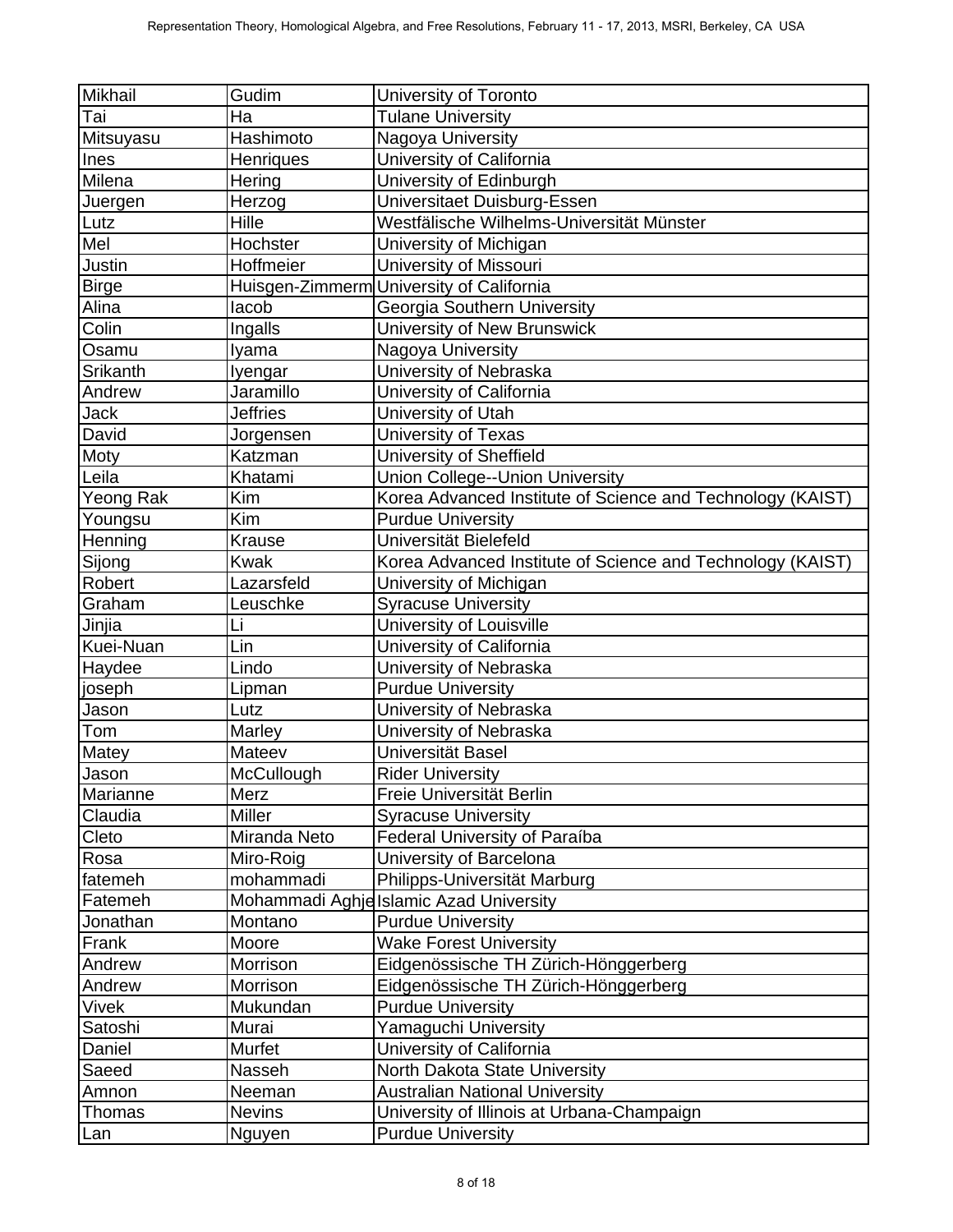| $\bar{V}$ an    | Nguyen          | Texas A & M University                                                                                          |
|-----------------|-----------------|-----------------------------------------------------------------------------------------------------------------|
| Luis            |                 | Nunez-Betancourt University of Michigan                                                                         |
| <b>KAZUHO</b>   | OZEKI           | Yamaguchi University                                                                                            |
| Keith           | Pardue          | NSA - National Security Agency                                                                                  |
| Jung Pil        | Park            | <b>Seoul National University</b>                                                                                |
| <b>Bregje</b>   | Pauwels         | University of California                                                                                        |
| Jeremy          | Pecharich       | Mount Holyoke College                                                                                           |
| Irena           | Peeva           | <b>Cornell University</b>                                                                                       |
| Julia           | Pevtsova        | University of Washington                                                                                        |
| Vinh            | Pham            | University of Missouri                                                                                          |
| Greg            | Piepmeyer       | University of Missouri                                                                                          |
| Claudia         | Polini          | University of Notre Dame                                                                                        |
| Alexander       | Polishchuk      | University of Oregon                                                                                            |
| David           | Pospisil        | Karlovy (Charles) University (UK)                                                                               |
| Hamid           | Rahmati         | Miami University                                                                                                |
| Claudiu         | Raicu           | <b>Princeton University</b>                                                                                     |
| Ali             | Rajaei          | <b>Tarbiat Modares</b>                                                                                          |
| Kristian        | Ranestad        | University of Oslo                                                                                              |
|                 | reiten          |                                                                                                                 |
| idun<br>Alice   |                 | Norwegian University of Science and Technology (NTNU)<br>International School for Advanced Studies (SISSA/ISAS) |
|                 | Rizzardo        |                                                                                                                 |
| <b>Steven</b>   | Sam             | Massachusetts Institute of Technology                                                                           |
| William         | <b>Sanders</b>  | University of Kansas                                                                                            |
| Antonio         | Sartori         | Universität Bonn                                                                                                |
| Sean            | Sather-Wagstaff | North Dakota State University                                                                                   |
| Travis          | Schedler        | University of Texas                                                                                             |
| Liana           | Sega            | University of Missouri                                                                                          |
| Katharine       | <b>Shultis</b>  | University of Nebraska                                                                                          |
| Susan           | Sierra          | University of Edinburgh                                                                                         |
| Anurag          | Singh           | University of Utah                                                                                              |
| Ilya            | Smirnov         | University of Kansas                                                                                            |
| Gregory         | Smith           | Queen's University                                                                                              |
| Frank           | <b>Sottile</b>  | Texas A & M University                                                                                          |
| Suresh          | Srinivasamurthy | Kansas State University                                                                                         |
| Hema            | Srinivasan      | University of Missouri                                                                                          |
| John            | <b>Stafford</b> | University of Manchester                                                                                        |
| James           | <b>Stark</b>    | University of Washington                                                                                        |
| Johan           | Steen           | Norwegian University of Science and Technology (NTNU)                                                           |
| Greg            | Stevenson       | Universität Bielefeld                                                                                           |
| Michael         | Stillman        | <b>Cornell University</b>                                                                                       |
| <b>Branden</b>  | Stone           | <b>Bard College</b>                                                                                             |
| Janet           | <b>Striuli</b>  | <b>Fairfield University</b>                                                                                     |
| Catharina       | Stroppel        | Max-Planck-Institut für Mathematik                                                                              |
| Stephen         | Sturgeon        | University of Kentucky                                                                                          |
| Kavita          | Sutar           | Chennai Mathematical Institute                                                                                  |
| peter           | symonds         | MSRI - Mathematical Sciences Research Institute                                                                 |
| Ryo             | Takahashi       | Nagoya University                                                                                               |
| Jan             | Trlifaj         | Karlovy (Charles) University (UK)                                                                               |
| <b>Bernd</b>    | Ulrich          | <b>Purdue University</b>                                                                                        |
| Javid           | Validashti      | University of Illinois at Urbana-Champaign                                                                      |
| Adam-Christiaan | van Roosmalen   | University of Regina                                                                                            |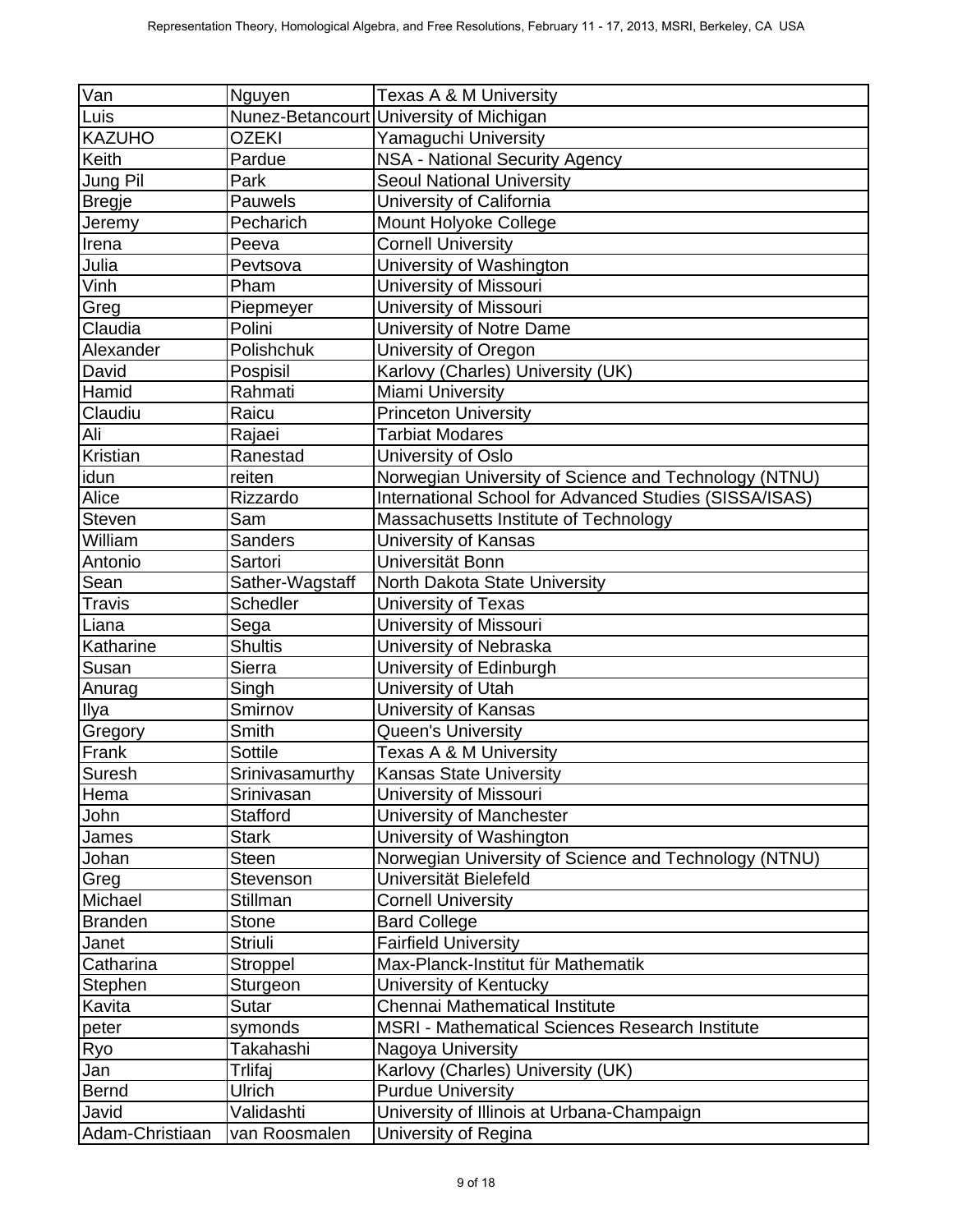| Matteo    | Varbaro     | Università di Genova                            |
|-----------|-------------|-------------------------------------------------|
| Oana      | Veliche     | Northeastern University                         |
| Friedrich | Wagemann    | Universite de Nantes                            |
| Chelsea   | Walton      | Massachusetts Institute of Technology           |
| Marcus    | Webb        | University of Nebraska                          |
| David     | Wehlau      | Royal Military College of Canada                |
| Jerzy     | Weyman      | Northeastern University                         |
| Roger     | Wiegand     | University of Nebraska                          |
| Sylvia    | Wiegand     | University of Nebraska                          |
| Sarah     | Witherspoon | <b>Texas A&amp;M University</b>                 |
| Emily     | Witt        | University of Minnesota Twin Cities             |
| Zheng     | Yang        | University of Nebraska                          |
| Siamak    | Yassemi     | University of Tehran                            |
| Amnon     | Yekutieli   | Ben Gurion University of the Negev              |
| Xuan      | Yu          | University of Nebraska                          |
| Dan       | Zacharia    | <b>Syracuse University</b>                      |
| Santiago  | Zarzuela    | University of Barcelona                         |
| James     | Zhang       | University of Washington                        |
| Wenliang  | Zhang       | University of Nebraska                          |
| Yi        | Zhang       | MSRI - Mathematical Sciences Research Institute |
| Xin       | Zhou        | University of Michigan                          |
| Radoslav  | Zlatev      | <b>Cornell University</b>                       |
|           |             |                                                 |
|           |             |                                                 |
|           |             |                                                 |
|           |             |                                                 |
|           |             |                                                 |
|           |             |                                                 |
|           |             |                                                 |
|           |             |                                                 |
|           |             |                                                 |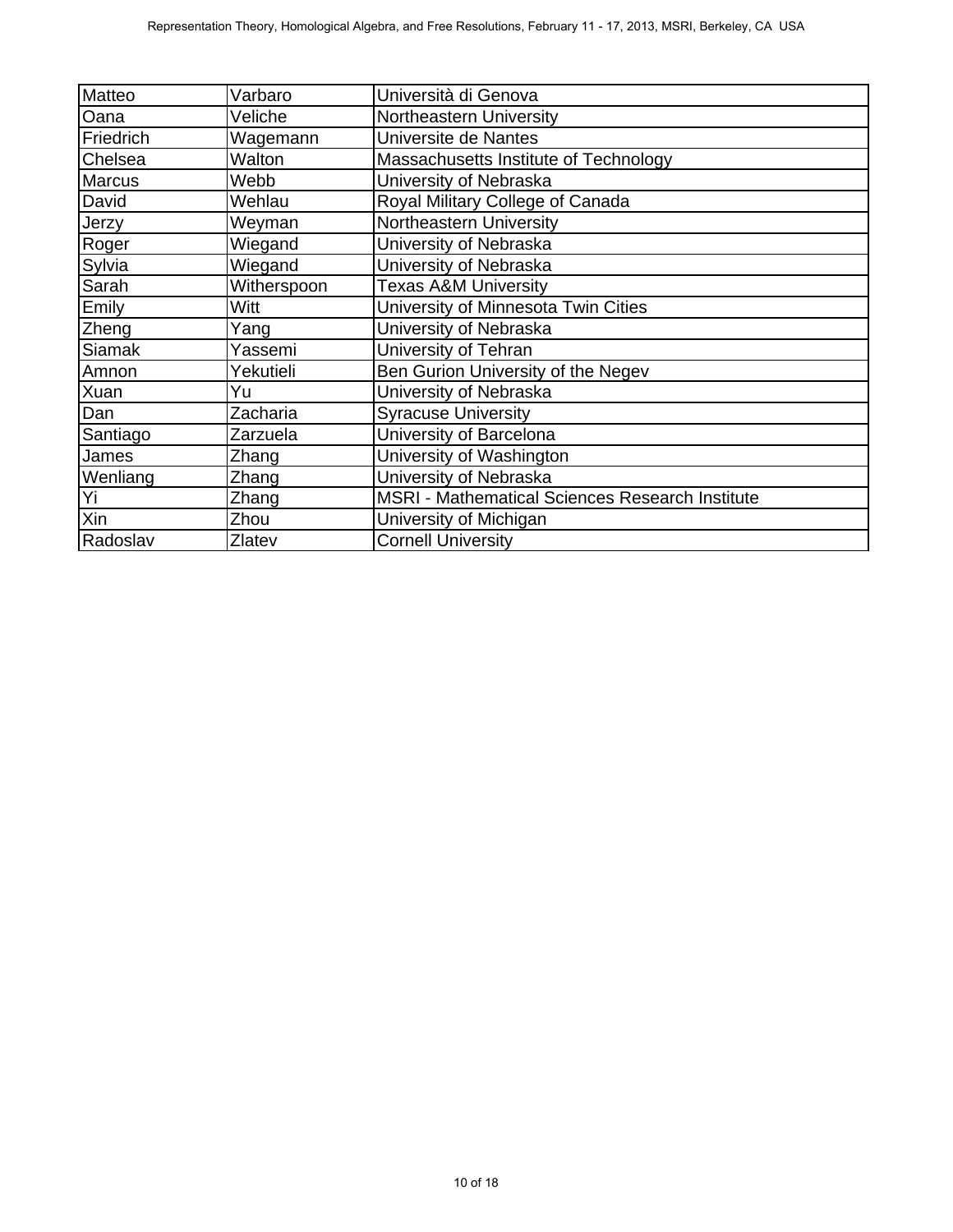## **Officially Registered Participant Information**

| 169<br>73.96%<br>125<br>23.67%<br>40<br>2.37%<br>$\overline{4}$<br>169<br>67.46%<br>114<br>21.30%<br>36<br>1.18%<br>$\overline{2}$<br>$0.00\%$<br>$\boldsymbol{0}$<br>$\overline{c}$<br>1.18%<br>$0.00\%$<br>$\boldsymbol{0}$<br>0.59%<br>$\mathbf{1}$<br>14<br>8.28% | Gender<br><b>Male</b><br>Female<br><b>Declined to state</b><br>Ethnicity*<br>White<br><b>Asian</b><br><b>Hispanic</b><br><b>Pacific Islander</b><br><b>Black</b><br><b>Native American</b><br><b>Mixed</b><br><b>Declined to state</b><br>* ethnicity specifications are not exclusive | <b>Participants</b> | 169 |
|-----------------------------------------------------------------------------------------------------------------------------------------------------------------------------------------------------------------------------------------------------------------------|----------------------------------------------------------------------------------------------------------------------------------------------------------------------------------------------------------------------------------------------------------------------------------------|---------------------|-----|
|                                                                                                                                                                                                                                                                       |                                                                                                                                                                                                                                                                                        |                     |     |
|                                                                                                                                                                                                                                                                       |                                                                                                                                                                                                                                                                                        |                     |     |
|                                                                                                                                                                                                                                                                       |                                                                                                                                                                                                                                                                                        |                     |     |
|                                                                                                                                                                                                                                                                       |                                                                                                                                                                                                                                                                                        |                     |     |
|                                                                                                                                                                                                                                                                       |                                                                                                                                                                                                                                                                                        |                     |     |
|                                                                                                                                                                                                                                                                       |                                                                                                                                                                                                                                                                                        |                     |     |
|                                                                                                                                                                                                                                                                       |                                                                                                                                                                                                                                                                                        |                     |     |
|                                                                                                                                                                                                                                                                       |                                                                                                                                                                                                                                                                                        |                     |     |
|                                                                                                                                                                                                                                                                       |                                                                                                                                                                                                                                                                                        |                     |     |
|                                                                                                                                                                                                                                                                       |                                                                                                                                                                                                                                                                                        |                     |     |
|                                                                                                                                                                                                                                                                       |                                                                                                                                                                                                                                                                                        |                     |     |
|                                                                                                                                                                                                                                                                       |                                                                                                                                                                                                                                                                                        |                     |     |
|                                                                                                                                                                                                                                                                       |                                                                                                                                                                                                                                                                                        |                     |     |
|                                                                                                                                                                                                                                                                       |                                                                                                                                                                                                                                                                                        |                     |     |
|                                                                                                                                                                                                                                                                       |                                                                                                                                                                                                                                                                                        |                     |     |
|                                                                                                                                                                                                                                                                       |                                                                                                                                                                                                                                                                                        |                     |     |
|                                                                                                                                                                                                                                                                       |                                                                                                                                                                                                                                                                                        |                     |     |
|                                                                                                                                                                                                                                                                       |                                                                                                                                                                                                                                                                                        |                     |     |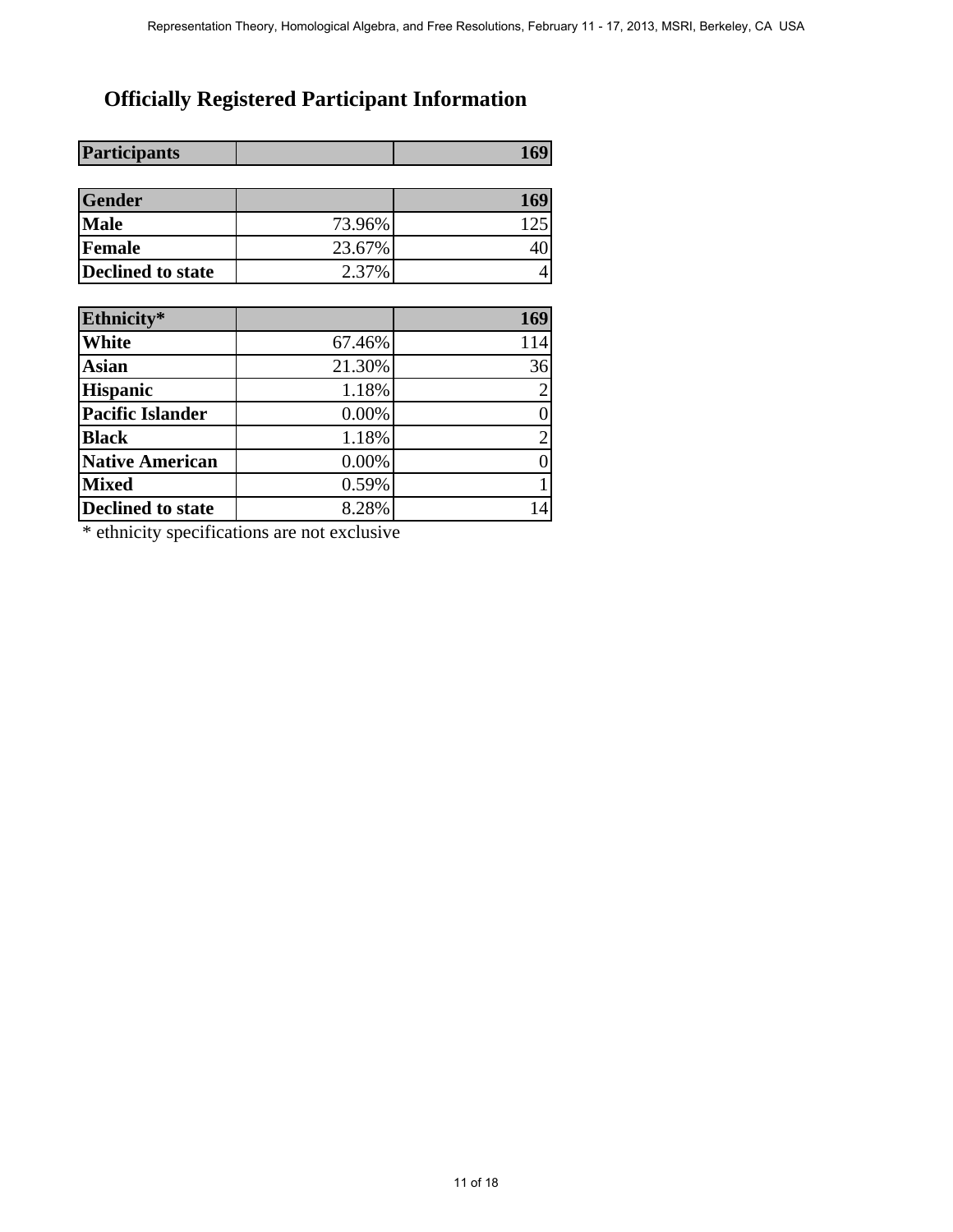

## Summary See complete responses

#### **Topic presentation and organization**

# **Did the various topics within the workshop integrate into a coherent picture?** yes **49** 77% partially **15** 23% no **0** 0% no opinion **0** 0% 13 of 18 Persons and the methods of 18 and the Constant Algebra, February 11 - 17, 2013, MSRI, Benedick CA USA<br>
13 of 20<br>
13 of 20<br>
13 of 20<br>
13 of 20<br>
13 of 20<br>
13 of 20<br>
13 of 20<br>
13 of 20<br>
13 of 20<br>
13 of 20<br>
13 of 20<br>

**Were the speakers generally clear and well organized in their presentation?**



**Was there adequate time between lectures for discussion?**



| Above satisfactory | 35 | 55%   |
|--------------------|----|-------|
| Satisfactory       | 26 | 41%   |
| Below satisfactory | 3  | 5%    |
| no opinion         | 0  | $0\%$ |

#### **Additional comments on the topic presentation and organization**

I didn't like the parallel sessions I can't see text written by white chalk on a white (dirty) blackboard :( Too many talks; parallel sessions should be avoided. Also, the workshop should not include ...

#### **Personal assessment**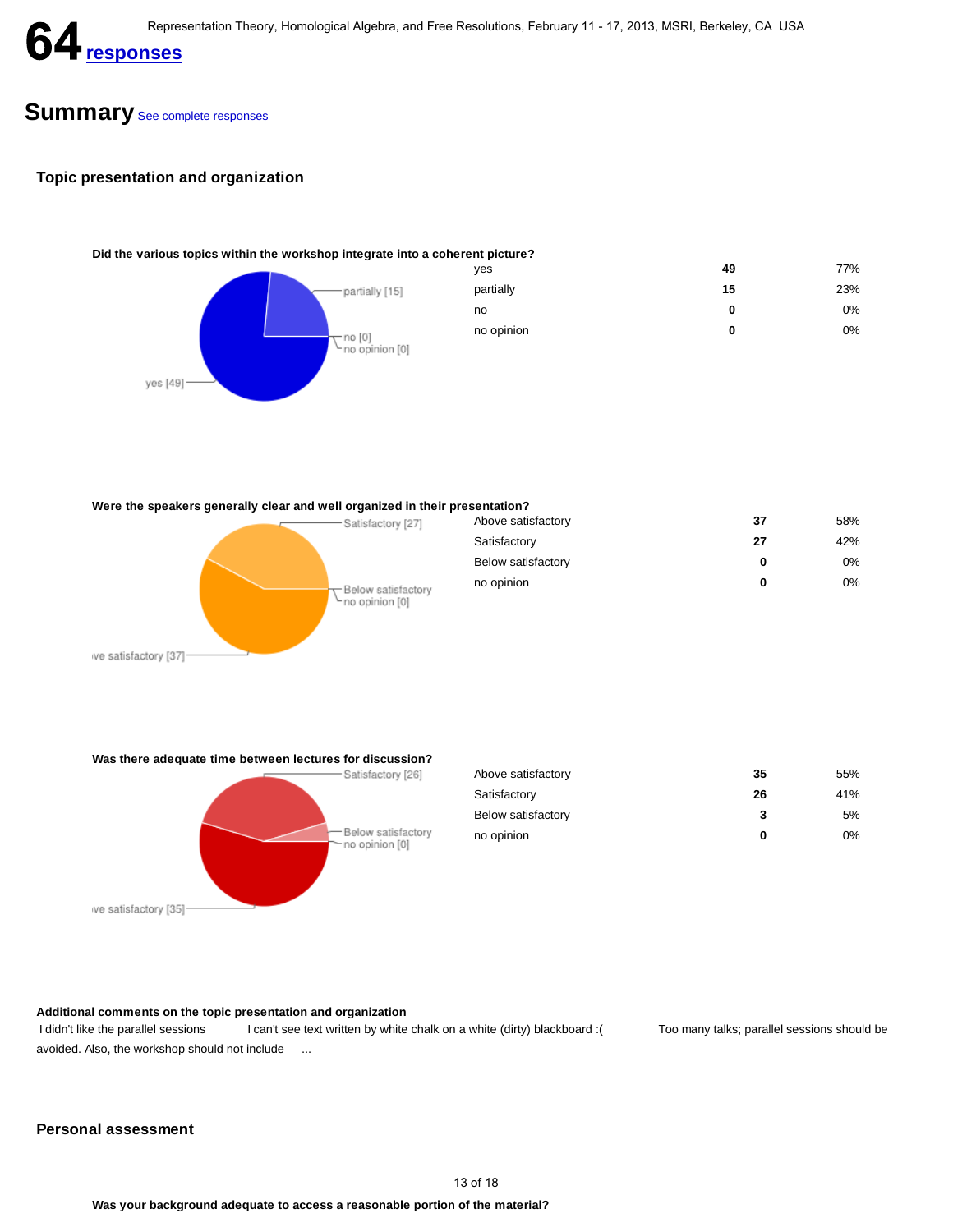

#### **Did the workshop increase your interest in the subject?**



| ves       | 58 | 91% |
|-----------|----|-----|
| partially | 5  | 8%  |
| no        |    | 2%  |

#### **Was the workshop worth your time and effort?**



| ves       | 58 | 91% |
|-----------|----|-----|
| partially | 6  | 9%  |
| no        | 0  | 0%  |

#### **Additional comments on your personal assessment**

It was again perfect The workshop was too "heavy": Too many talks, running through the weekend The talks which were best were those where the audience asked questions during the talk. These talks wer ...

#### **Venue**



| 1 - Not satisfactory   | 0  | 0%  |
|------------------------|----|-----|
| 2                      | 0  | 0%  |
| 3                      | 4  | 6%  |
| 4                      | 9  | 14% |
| 5 - Above satisfactory | 51 | 80% |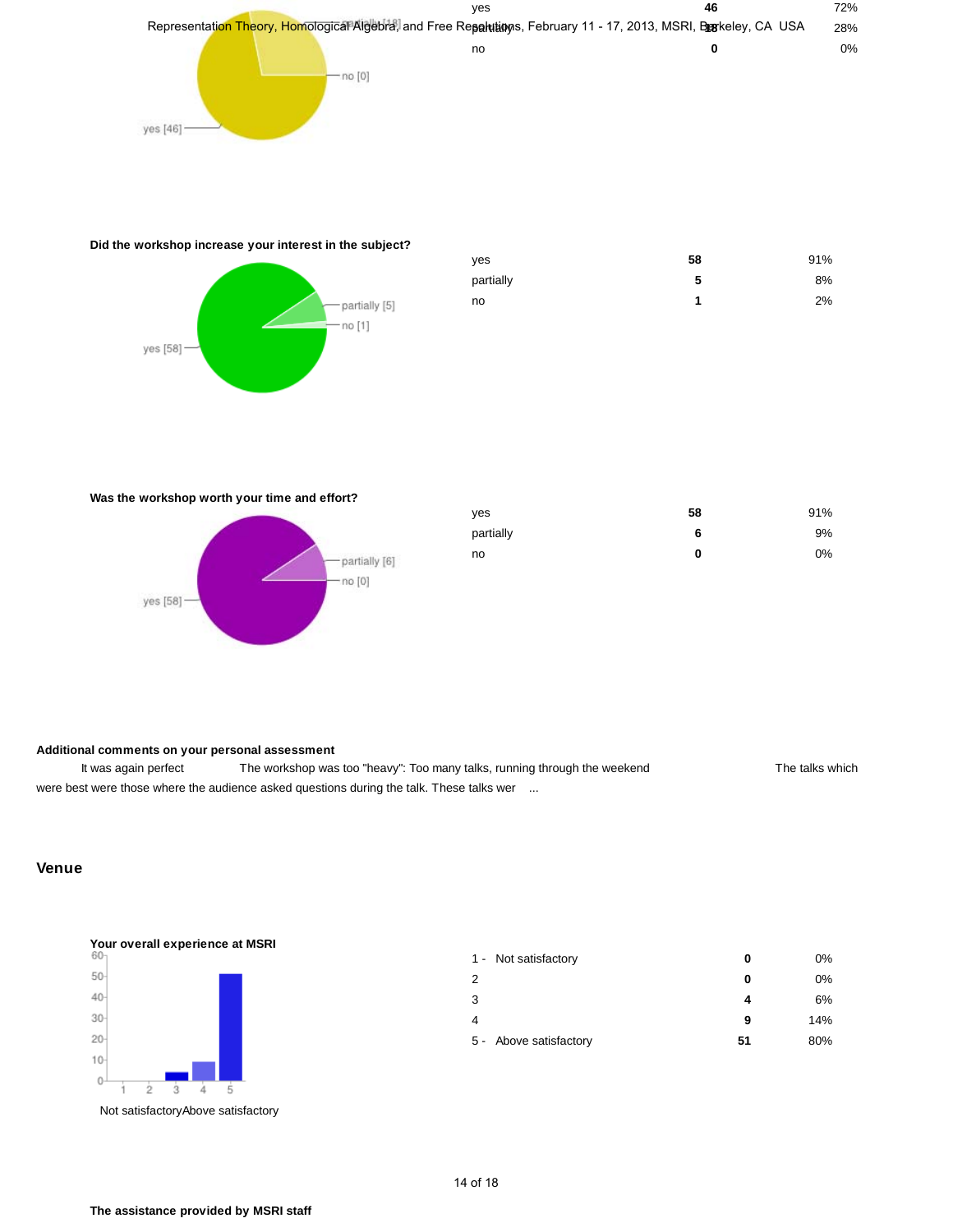

Not satisfactoryAbove satisfactory

**The physical surroundings**



Not satisfactoryAbove satisfactory

1 - Not satisfactory **0** 0% 2 **0** 0% 3 **2** 3% 4 **11** 17% 5 - Above satisfactory **51** 80%

**The food provided during the workshop**



Not satisfactoryAbove satisfactory

| 1 - Not satisfactory   | 0  | 0%  |
|------------------------|----|-----|
| 2                      | 2  | 3%  |
| 3                      | 24 | 38% |
|                        | 22 | 34% |
| 5 - Above satisfactory | 16 | 25% |

**In particular, the food provided during the reception**



| 1 - Not satisfactory   | 0  | 0%  |
|------------------------|----|-----|
| 2                      | 3  | 5%  |
| 3                      | 8  | 13% |
| 4                      | 24 | 38% |
| 5 - Above satisfactory | 29 | 45% |



| Yes | 55 | 86% |
|-----|----|-----|
| No. | 9  | 14% |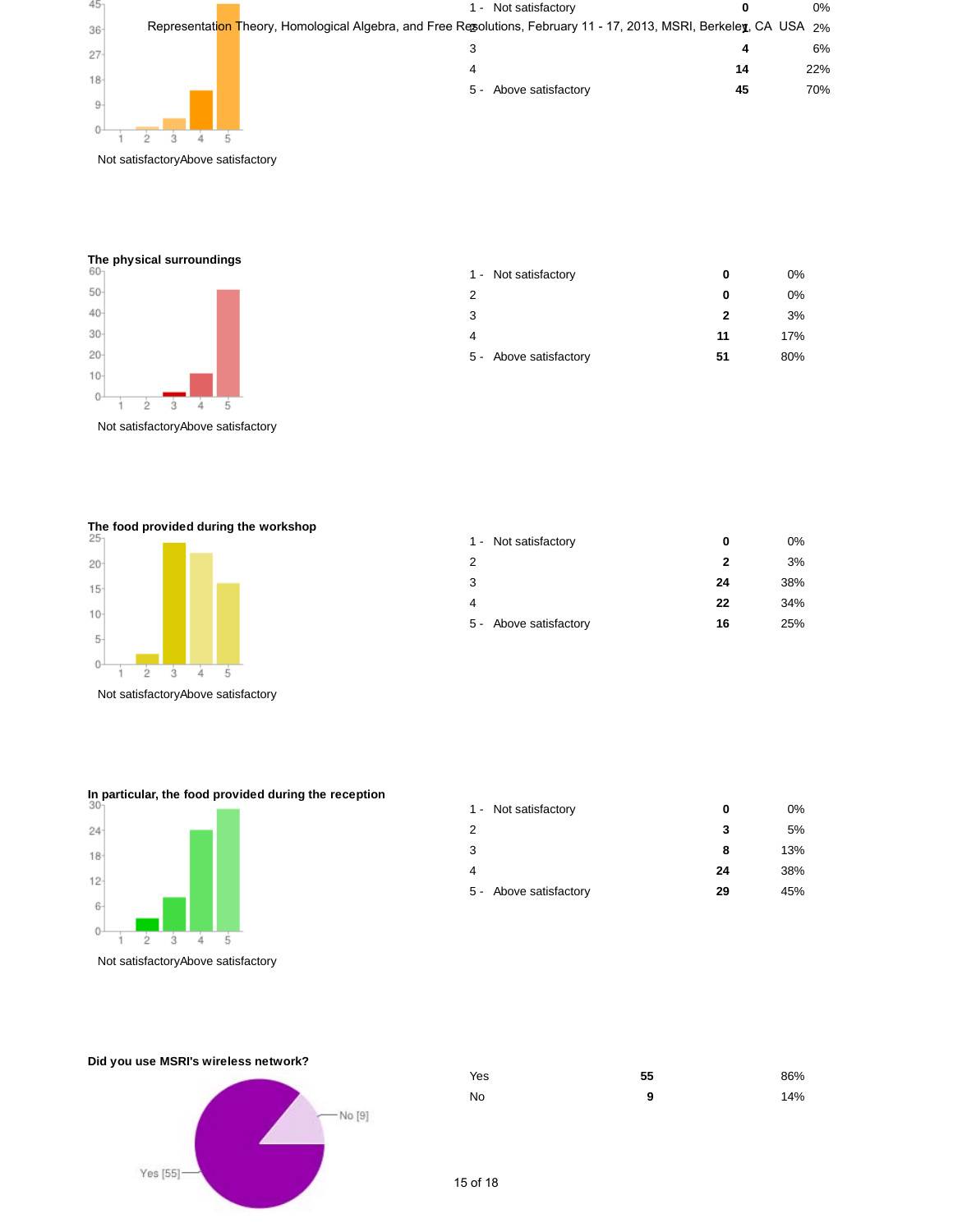#### **Did you experience any difficulties with the network?**



#### **Additional comments on the venue**

Find better erasers for the blackboards. The current ones leave the blackboards too dirty, once they have been used three/four times on a given blackboard. vegan options, please! The tea water often t ...

#### **Thank you for completing this survey**

**We welcome any additional comments or suggestions you may have to improve the overall experience for future participants.** Please use name tags without safety pins. I would like to extremely thank you for

everything parallel sessions are unpleasant; name tags should have clips or

lanyards instead of pins; this textbox is ...

#### **Number of daily responses**

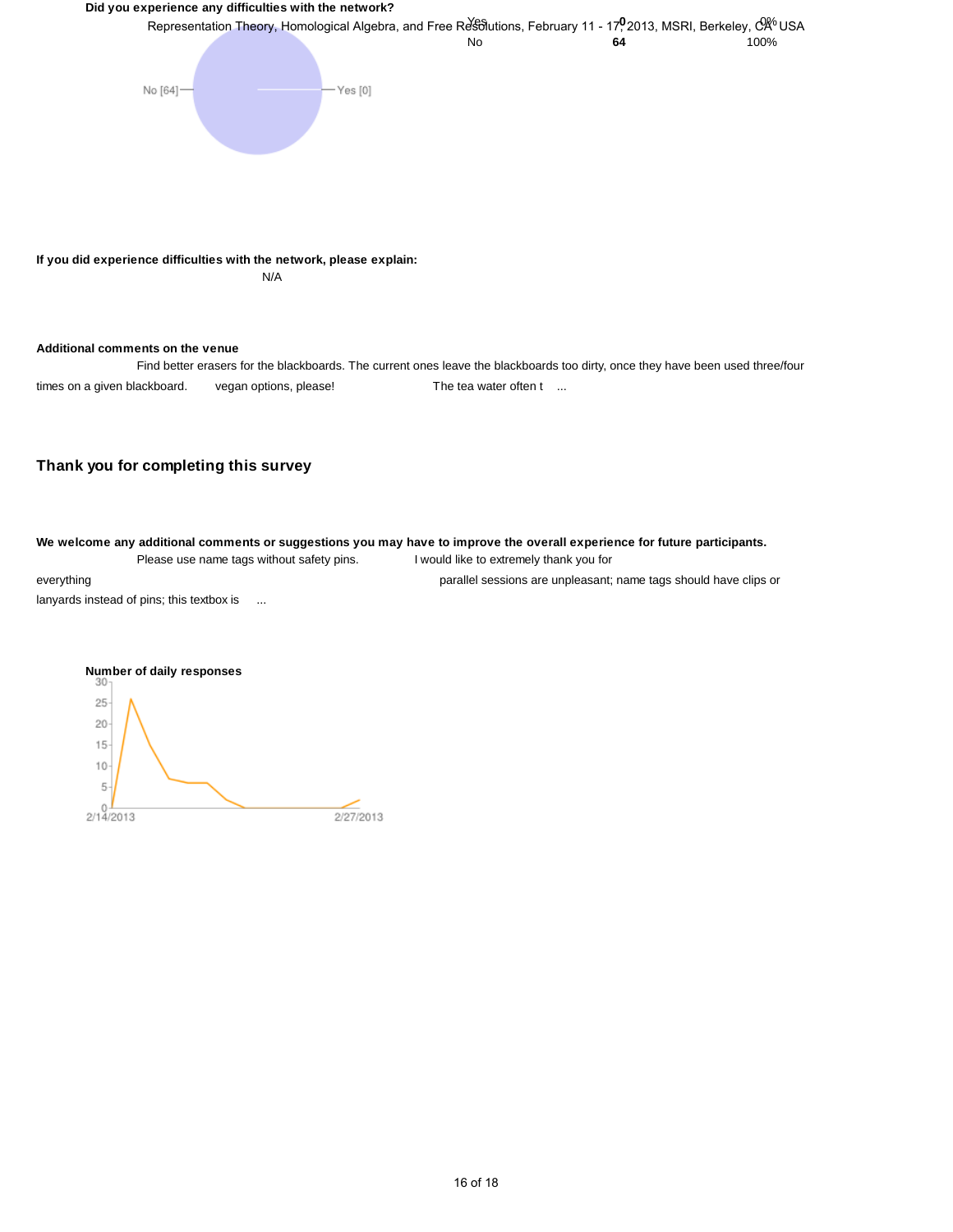## **Representation Theory, Homological Algebra, and Free Resolutions February 11 to February 17, 2013**

#### **Additional Survey Responses**

#### **Additional comments on the topic presentation and organization**

- I didn't like the parallel sessions
- I can't see text written by white chalk on a white (dirty) blackboard :(
- Too many talks; parallel sessions should be avoided. Also, the workshop should not include the weekend.
- Greater suggestion that speakers discuss fewer results in greater depth could be given. In particular, more of a push towards board talks could help this.
- There were too many talks.
- For better readability, blackboards should be properly cleaned before each lecture
- I think that you could add more talks every day and do not have to come during the weekend. 7 days is too much.
- I didn't like having to choose between closely related topics during the shorter twenty minute talks.
- Excellent choice of topics
- The blackboard becomes white quickly and hard to read.
- A few of the younger speakers gave talks that were too technical and covered too much.
- This was a very long workshop. Some of the breaks could have been shortened so we wouldn't have talks over the weekend.

#### **Additional comments on your personal assessment**

- This was a very long workshop. Some of the breaks could have been shortened so we wouldn't have talks over the weekend.
- The workshop was too "heavy": Too many talks, running through the weekend
- The talks which were best were those where the audience asked questions during the talk. These talks were paced so that the audience had time to formulate questions/comments. Perhaps the 10 minute question periods at the end might be more effective if the organizers placed part of that mid-way in the talk. It would also help to let the speaker assess how his/her pace is. Representation Theory, Homological Algebra, and Free Resolutions<br>
17 of 18 Representation Theory, Homological Algebra, and Free Resolutions<br>
17 of 18 Berlin 17, 2013<br>
17 of 18 Berlin 18 Systems chain on a cognization<br>
18 C
- This was an outstanding conference collecting some of the leading experts in the area
- The lectures were very useful to me
- I learned a lot, both from talks and from informal collaborations that began during the workshop.

#### **Additional comments on the venue**

- Find better erasers for the blackboards. The current ones leave the blackboards too dirty, once they have been used three/four times on a given blackboard.
- vegan options, please!
- The tea water often tasted like coffee.
- Gorgeous location!
- More vegetarian options at the reception would be welcome.
- A great place (and splendid weather, too!)
- Great surroundings for discussion and work. Great library!
- The venue is exceptional
- I didn't attend the reception.
- no phone signal
- A great place to do math!